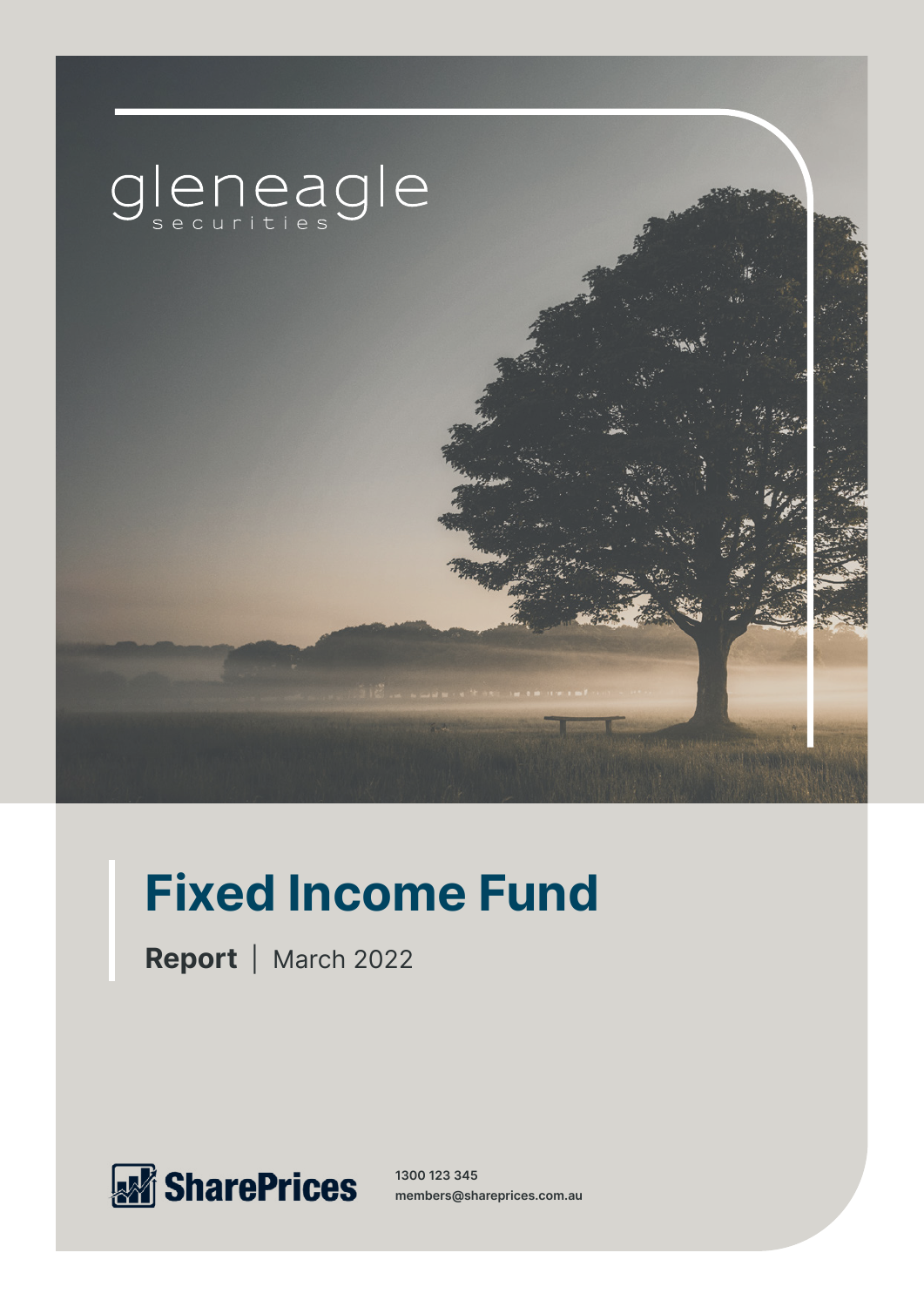## **Fund Overview**

The Fixed Income fund's point of difference is the variety of return sources it uses to deliver its investment objective. It seeks to protect investors against inflation risk by using specialised techniques, which enable the hedging of inflation. The fund also utilises the skill set of the manager, Fortlake Asset Management, to run overlay, arbitrage and offer short-term credit strategies.



| Gleneagle Investment Trust   Retail Offer |                                                                                                                             |
|-------------------------------------------|-----------------------------------------------------------------------------------------------------------------------------|
| Name of Class                             | Fixed Income Fund                                                                                                           |
| <b>Asset Class</b>                        | Short Term Fixed Income                                                                                                     |
| <b>Target Returns</b>                     | Targets a return for investors to receive<br>a consistent distribution of income of<br>5% p.a <sup>*</sup>                  |
| <b>Investment Manager</b>                 | Fortlake Asset Management                                                                                                   |
| <b>Responsible Entity</b>                 | Gleneagle Asset Management Limited                                                                                          |
| Administrator                             | Apex Fund Services Pty Ltd                                                                                                  |
| Custodian                                 | J.P.Morgan & Gleneagle Securities<br>(Aust) Pty Ltd                                                                         |
| Withdrawals                               | Monthly applications & withdrawal<br>requests                                                                               |
| <b>Distributions</b>                      | Monthly                                                                                                                     |
| Reinvestment                              | Monthly distribution can be reinvested                                                                                      |
| <b>Unit Pricing</b>                       | Monthly                                                                                                                     |
| <b>Minimum Investment</b>                 | \$50,000 (no maximum)                                                                                                       |
| <b>Establishment Fee</b>                  | Nil                                                                                                                         |
| <b>Contribution Fee</b>                   | Nil                                                                                                                         |
| <b>Withdrawal Fee</b>                     | Nil                                                                                                                         |
| <b>Termination Fee</b>                    | Nil                                                                                                                         |
| <b>Management Fee and Costs</b>           | 2.2%                                                                                                                        |
| <b>Manager Performance Fee</b>            | Nil                                                                                                                         |
| Buy / Sell Spread                         | $0.00\%$ / 0.15%                                                                                                            |
| <b>Investments</b>                        | <b>Bank Deposits &amp; Term Deposits</b><br>High-Grade & Investment-Grade Bonds<br><b>Asset Backed Securities</b>           |
| <b>Risk</b>                               | Refer to PDS                                                                                                                |
| Reporting                                 | Confirmation statement upon account<br>opening, transaction statements, annual<br>distribution, holding and tax statements, |

online account statements.

#### **Credit Rating**





#### **Market Exposure by Country**



#### **Market Exposure by Sector**

**Basic Materials** Communications Consumer, Cyclical Consumer, Non-Cyclical Diversified Energy Diversified Banking Inst Commer Banks Non-US Commer Banks Eastern US Insurance Diversified Finan Serv REITS Real Estate Industrial Technology Utilities



^Past performance is not indicative of future performance. \*Targeted return provides an indication of what the fund aims to achieve. There is no guarantee this target return will be achieved. Fund inception is 18th May 2021.

#### **SharePrices** k.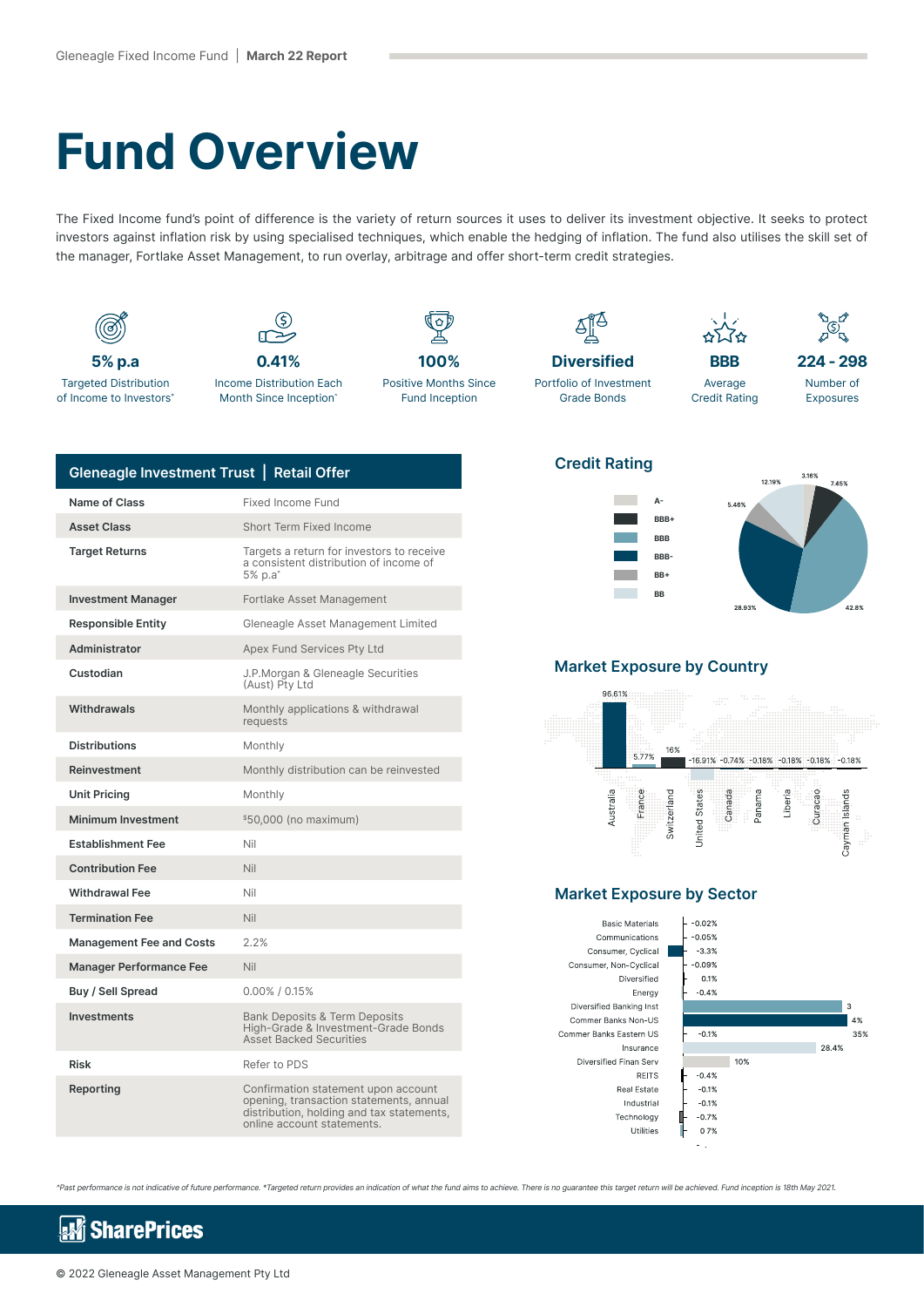

## **March 22 Update**

### **Markets - Russian Roulette**

Bonds over the month extended the losses of prior months, one of the worst starts to the year on record. The beginning of March saw European high yield spreads widen out 100bps over 5 days as the Russian-Ukraine crisis unfolded. In the US, Higher yields, inverting yield curves and spread pressure also caused heightened levels of anxiety across markets as volatility across all silos of the fixed income universe lifted to crisisera levels. In the US, market pricing suggests another six quarter per cent hikes over the next 12 months. Australian interest rate markets are now pricing five hikes despite the RBA's best efforts to jaw-bone market pricing lower. The RBA remains of the view that Asia's lower inflation experience is the more appropriate reference point compared to G7 economies, which has typically been a strong proxy for Australian inflation.

In the US, the Federal Reserve is now moving quickly to curb inflation, with the March FOMC meeting leading to a 25bp hike. Markets are now expecting 50bp hikes at the next two meetings in May and June. The fallout of the Russian invasion of Ukraine was reflected in heightened cross-market volatility, with the VIX reaching a high for 2022 of 36.45 per cent earlier in March and then subsequently reverting to 2022 lows for the year at 20.24 per cent.

Inflation-linked bonds and real yields moved significantly higher over the month, with the US 10-year real yield increasing 25bps to close the month at -0.55 per cent. Despite the poor start to the month, we saw a significant recovery across the capital structure. On the top side of the capital structure, Senior EUR financials tightened -7bps, our preferred proxy for senior preferred. European High yield tightened by -6.5bps with at-the-money (atm) volatility of 58 per cent. European Investment-grade (IG) tightened by -5.5bps with atm volatility of 55 per cent. AUS ITRX tightened -13bps. Similarly, in the US, investment grade tightened by -6bps with atm volatility of 49 per cent, whereas US HY tightened -19bps with atm volatility of 47 per cent. Likewise, EUR Financials SUB tightened -12bps. Across bond ETFs, IBOXX (Corporate Investment Grade) and HYG (Corporate High Yield) both fell 3.10 per cent and 1.65 per cent.

Australian government bond yields were significantly higher over the month: the 3-year yield increased +79.5bps (from 1.54 per cent to 2.34 per cent), and the 10-year yield increased +70bps (from 2.14 percent to 2.84 per cent). The US yield curve has flattened, with the 2-year yield increasing +90bps (from 1.43 per cent to 2.33 per cent). The 10-year yield lagged the front end of the curve, increasing +51bps (from 1.83 per cent to 2.34 per cent.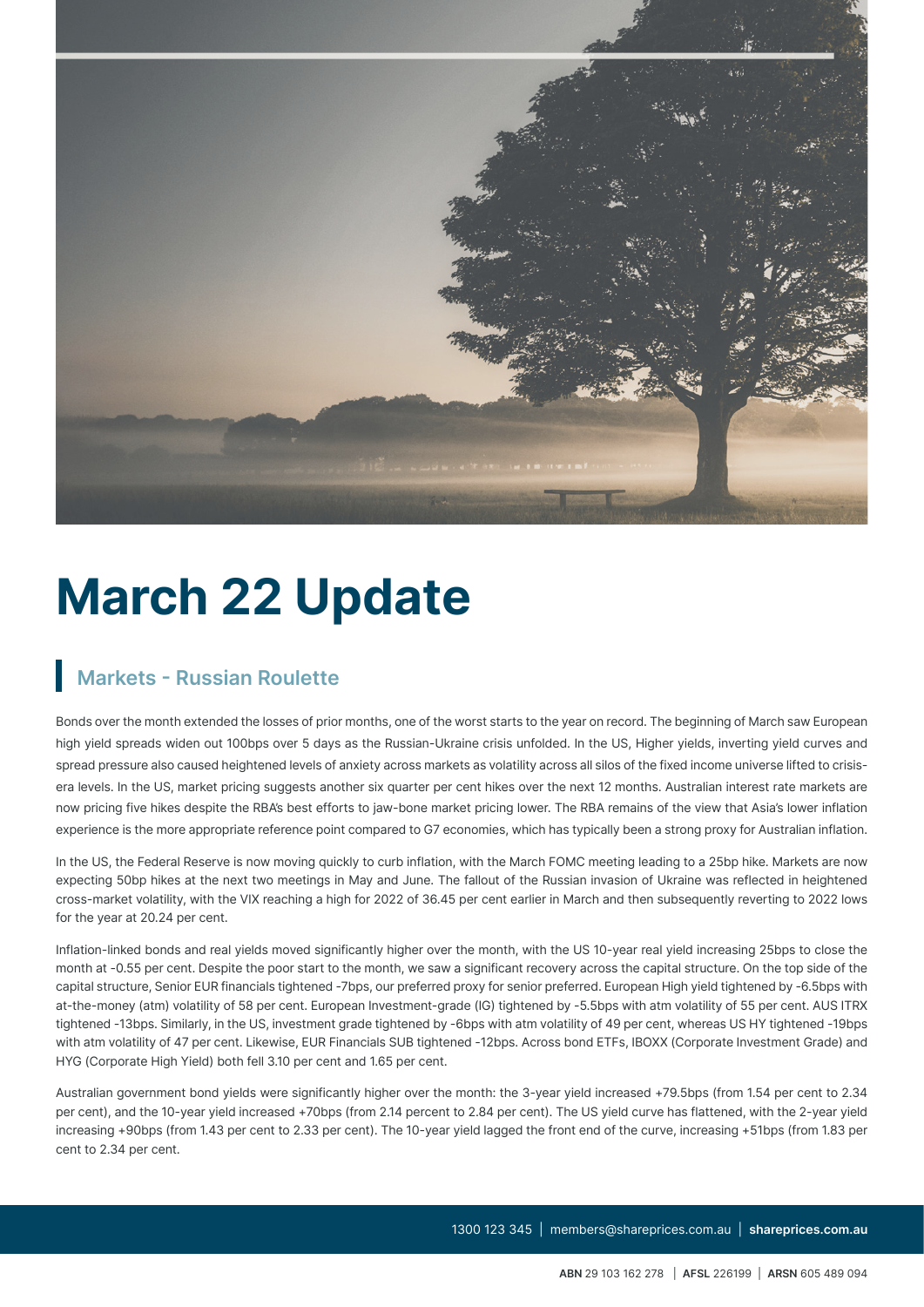The evolution of uncertainty continues to play out along the yield curves. This led to sustained higher implied volatility across the global yield curves in March. In Australia, interest rate volatility in the 1-year part of the curve increased to 119bps (up 41bps); 3Y was 128bps (up 30bps), and 10Y was 117bps (up 18bps). Similarly, in the United States, interest rate volatility increased. In the 1-year part of the curve, volatility was 131bps (up 45bps); 3Y was 127bps (up 14bps), and 10Y was 112bps (up 25bps).

### **Economy - Breaking Bad**

Bad data in the context of CPI is rarely discussed or publicly acknowledged, yet the difficulties in attaining accurate data are well understood within the relevant statutory bodies. The calculation of compositional changes that we see in the substitution from one good to another is fraught with timing effects and estimation issues. In light of this, knowing what we don't know and the fallacy of over- dependence on central estimates are inconvenient realities in the world of monetary policy communication. Rarely accepted, the ability of policymakers to control any "real" variable is ephemeral. There is an assumed stable trade-off between inflation and unemployment, but this is potentially unattainable without a range of accompanying cooling measures from fiscal intervention or indeed from the lay-luck of behavioural change. The fact is that success in monetary policy is as much to do with the environment outside of the policymaker's control as it is within.

The balance of risks has unfolded in an unkind way for inflationtargeting central banks; war, demand- pull, cost-push, energy costs, deglobalisation, and expansionary budgets - all coalescing to entrench structurally higher inflation. Many of these are controllable, some not. Nevertheless, we find many parallels between today's inflationary experience and those similar periods past. The most concerning differences though are at the starting point of the current episode. We now commence this inflationary battle with central banks having positioned themselves deliberately behind the curve to gain a clearer vantage point on the future inflationary path.

A narrative adopted by central bankers which involves displacing forecast dependence with data dependence comes with a cost. With more certainty comes a greater cost; we have to pay for more assured outcomes. The central banking community bought protection against an uncertain future, and the public will pay the price via an inflation tax. To think that the public could somehow sidestep the cost of more certain outcomes was always going to look foolhardy with the benefit of hindsight. As the saying goes, If "every battle is won before it's fought" then central banks have some fighting to do.

So it goes, we now see the advent of budgets accommodating and acknowledging this inflation tax via the use of transfer payments to lessen the load. The government, otherwise acting on behalf of the taxpayer, ultimately pays the price and reallocates resources away from highly productive infrastructure assets to lower multiplier, cost of living grants, like those we are now familiar with. This will not be an Australian phenomenon but surely a global one. So long as the public demands help with this newfound inflation tax, the cost will come in the form of opportunity cost and direct subsidisation. The Inflation tax era is upon us, and it will fundamentally reshape resource allocation. Notably, the highest cost to the taxpayer of this inflation gamble will come in the form of opportunity cost. The intergenerational cost will be significant as younger taxpayers ultimately fund these muchneeded infrastructure assets in the decades to come. Not only will the earlier years of productivity be foregone, importantly, but the replacement cost of such assets will also be inflated at everincreasing compounded inflation rates coupled with the inevitable higher cost of capital from higher after-tax real interest rates.